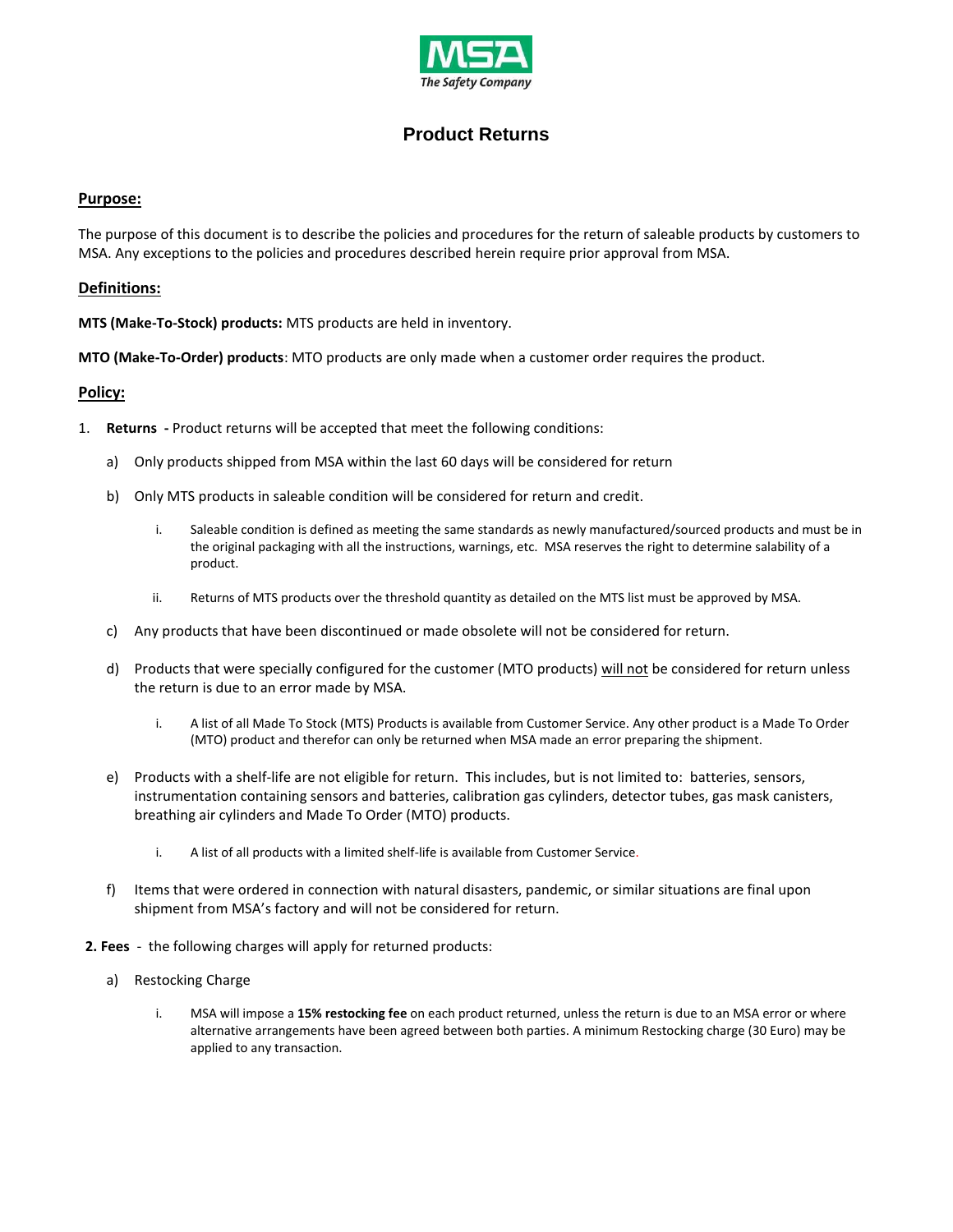## b) Refurbishment Charge:

- i. A refurbishment charge, in addition to a restocking charge, may be imposed to bring the material to its original specification. The charge will be based on the cost of materials and labor incurred to bring material to original specification compliance and will be communicated.
- ii. In the event the restocking and / or refurbishment charges exceed the value of the returned product(s), destruction of the products or return to you will be agreed upon.
- c) Transportation Charge
	- i. Transportation of your products to MSA may be charged to you, dependent on the originally agreed responsibility for transportation costs as well as the reason(s) for returning your products to MSA

## **3. Return of products from MSA shipping error**

For products that are returned as a result of an error made by MSA *i.e., incorrect part number, incorrect quantity, incorrect product, or duplicate shipment* the following applies:

- a) No restocking charge will be imposed.
- b) No transportation charges will be imposed
- c) 100% credit will be issued if MSA was notified within 7 days after receipt of the product(s) at the place of delivery

#### **4.Products damaged while in transit**

The liability for damage to products during transportation is dependent on the "Inco Terms" that applied to the shipment. With the Inco Terms as stipulated on the invoice, the place of delivery is defined where ownership of and responsibility for the products changes from MSA to the customer. Dependent on where and when the products were damaged related to the agreed Inco Terms, the customer or MSA will be responsible for the following:

- a) In cases where damage to the product(s) took place under MSA's responsibility:
	- i. MSA will credit the damaged products or replace the damaged products free of charge
	- ii. Customer must inform MSA Customer Service of damaged product(s) within 7 days after receipt of the product
- b) In cases where damage to the product(s) took place under the customer's responsibility:
	- i. The customer must file a claim with the carrier that transported the product(s)
	- ii. A new order with MSA to replace the damaged product(s) may be placed
	- iii. Customer retains payment responsibility for damaged products while in the claims process with the carrier.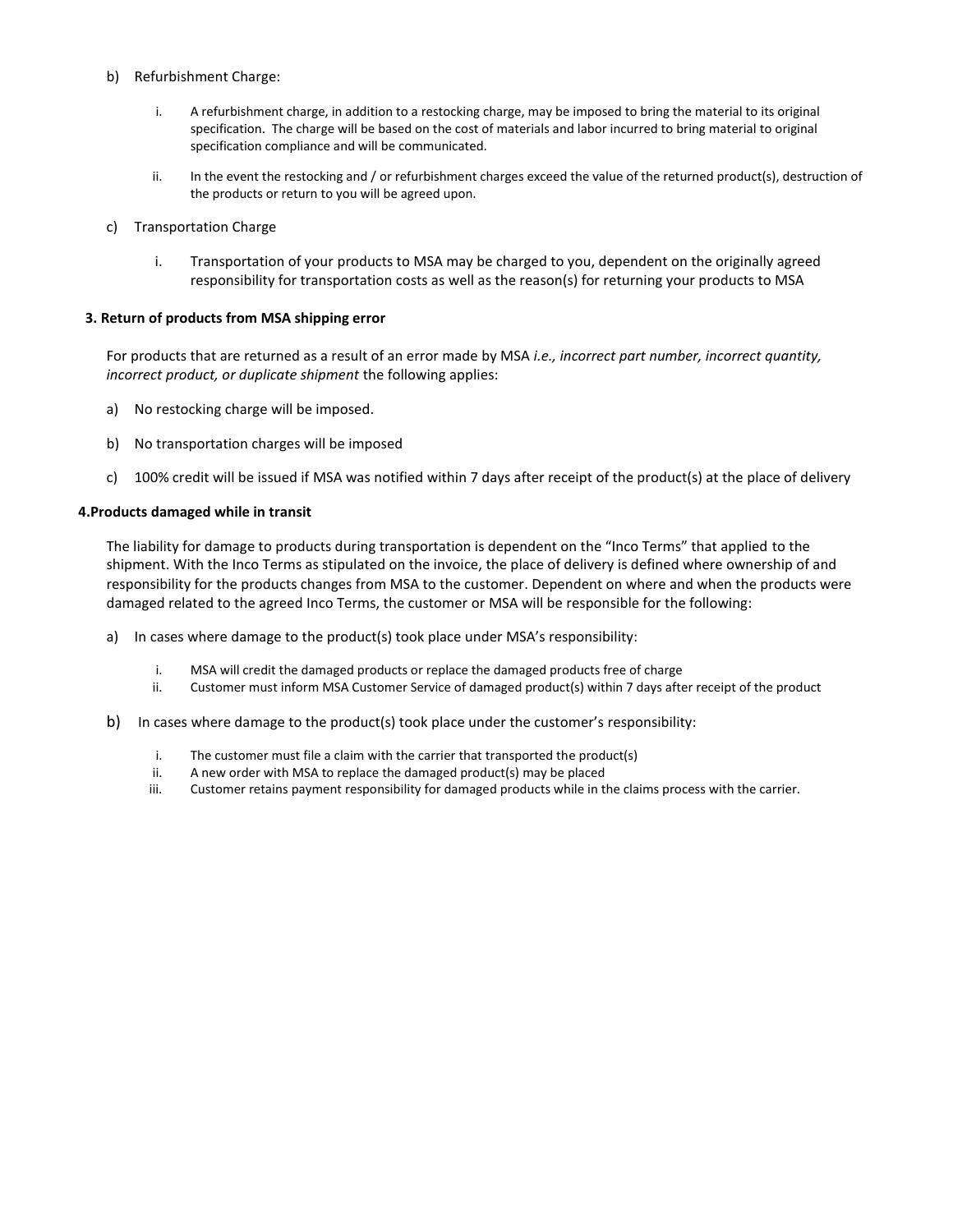## **Procedure for Returning Products:**

Products that are returned to MSA require a Return Material Authorization (RMA) which is issued by MSA Customer Service.

The following information will be required to issue the RMA:

- 1. MSA invoice number & Customer P.O. number or Delivery reference number
- 2. Date of purchase
- 3. Part number / description / quantity (if items were purchased in pack quantities then only full pack quantities will be accepted for return)
- 4. Reason for the return

## **1. Shipping returns to MSA with an RMA**

- Products authorized to be returned on the RMA will be shipped to the return address as indicated on the RMA.
- MSA should receive returned product(s) within 30 days after issuing the RMA. After the 30 days the RMA becomes void.
- If MSA is organizing the transportation of the products to be returned, instructions will be provided by Customer Service to organize collection of the products to be returned by a carrier selected by MSA.

## **2. Inspection of returns at MSA**

- Only material in sellable condition will be considered for return and credit. At arrival of the return products, MSA will determine whether returned products are in a sellable condition.
- Products received in a non-salable condition will be handled in one of the following ways:
	- o Refurbishment of the products returned MSA will determine refurbishment costs and inform Customer Service
	- o Destruction with Customer approval, including any applicable scrapping charges.
	- $\circ$  Return of the product to the customer, including any applicable transportation charges

Returned products for repairs at the in-country Service & Repair center should follow the repair process.